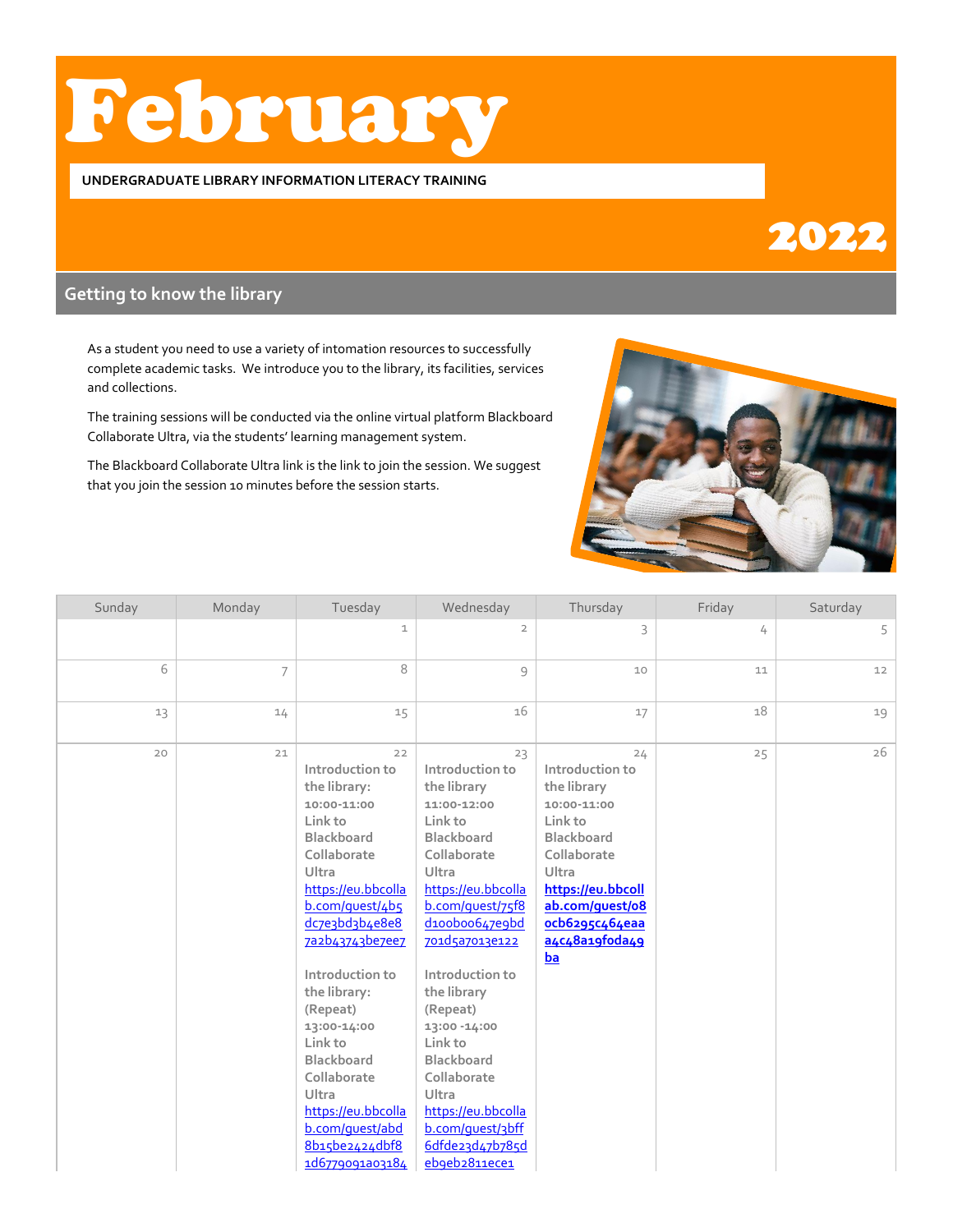27 28



### **How to find and use information in a legal and ethical manner**

It is extremely important to use credible information coming from trustworthy sources of information. By doing so, you need to know how to use the library's electronic resources and how to apply reference techniques to give credit to a variety of sources of information. We show you how to use the librarys' electronic resources and to avoid plagiarism by referencing correctly.

The training sessions will be conducted via the online virtual platform Blackboard Collaborate Ultra, via the students' learning management system.

The Blackboard Collaborate Ultra link is the link to join the session. We suggest that you join the session 10 minutes before the session starts.



| Sunday | Monday | Tuesday                                                                                                                                                                                                                                                                                                                                                                                                                                                                 | Wednesday                                                                                                                                                                                                                                                                                                                                                                                                                                          | Thursday                                                                                                                                                                                             | Friday | Saturday |
|--------|--------|-------------------------------------------------------------------------------------------------------------------------------------------------------------------------------------------------------------------------------------------------------------------------------------------------------------------------------------------------------------------------------------------------------------------------------------------------------------------------|----------------------------------------------------------------------------------------------------------------------------------------------------------------------------------------------------------------------------------------------------------------------------------------------------------------------------------------------------------------------------------------------------------------------------------------------------|------------------------------------------------------------------------------------------------------------------------------------------------------------------------------------------------------|--------|----------|
|        |        | $\mathbf{1}$<br>How to search<br>the library<br>catalogue and<br>download e-<br>books<br>10:00-11:00<br>Link to<br><b>Blackboard</b><br>Collaborate<br>Ultra<br>https://eu.bbcoll<br>ab.com/quest/8d<br>75bc5a52c74a54<br>99a1f782157ccb<br>$b_1$<br>How to search<br>for journal<br>articles using a<br>database<br>13:00-14:00<br>Link to<br><b>Blackboard</b><br>Collaborate<br>Ultra<br>https://d.docs.liv<br>e.net/4a1C179053<br>a8f6a4/Documen<br>ts/Teaching%20a | $\overline{2}$<br>How to identify<br><b>Fake News and</b><br>evaluate online<br>information<br>11:00-12:00<br>Link to<br><b>Blackboard</b><br>Collaborate<br>Ultra<br>https://eu.bbcolla<br>b.com/quest/b62<br>07094435b49f99<br>90398a192e9040<br>$\mathbf{a}$<br>How to avoid<br>Plagiarism<br>13:00-14:00<br>Link to<br><b>Blackboard</b><br>Collaborate<br>Ultra<br>https://eu.bbcolla<br>b.com/quest/d7e<br>006d22520467ab<br>8829e18378ebf10 | 3<br>How to<br>reference<br>Harvard style<br>10:00-11:00<br>Link to<br><b>Blackboard</b><br>Collaborate<br>Ultra<br>https://eu.bbcoll<br>ab.com/quest/8c<br>d107150d00499a<br>b3cecf96619518<br>$ab$ | 4      | 5        |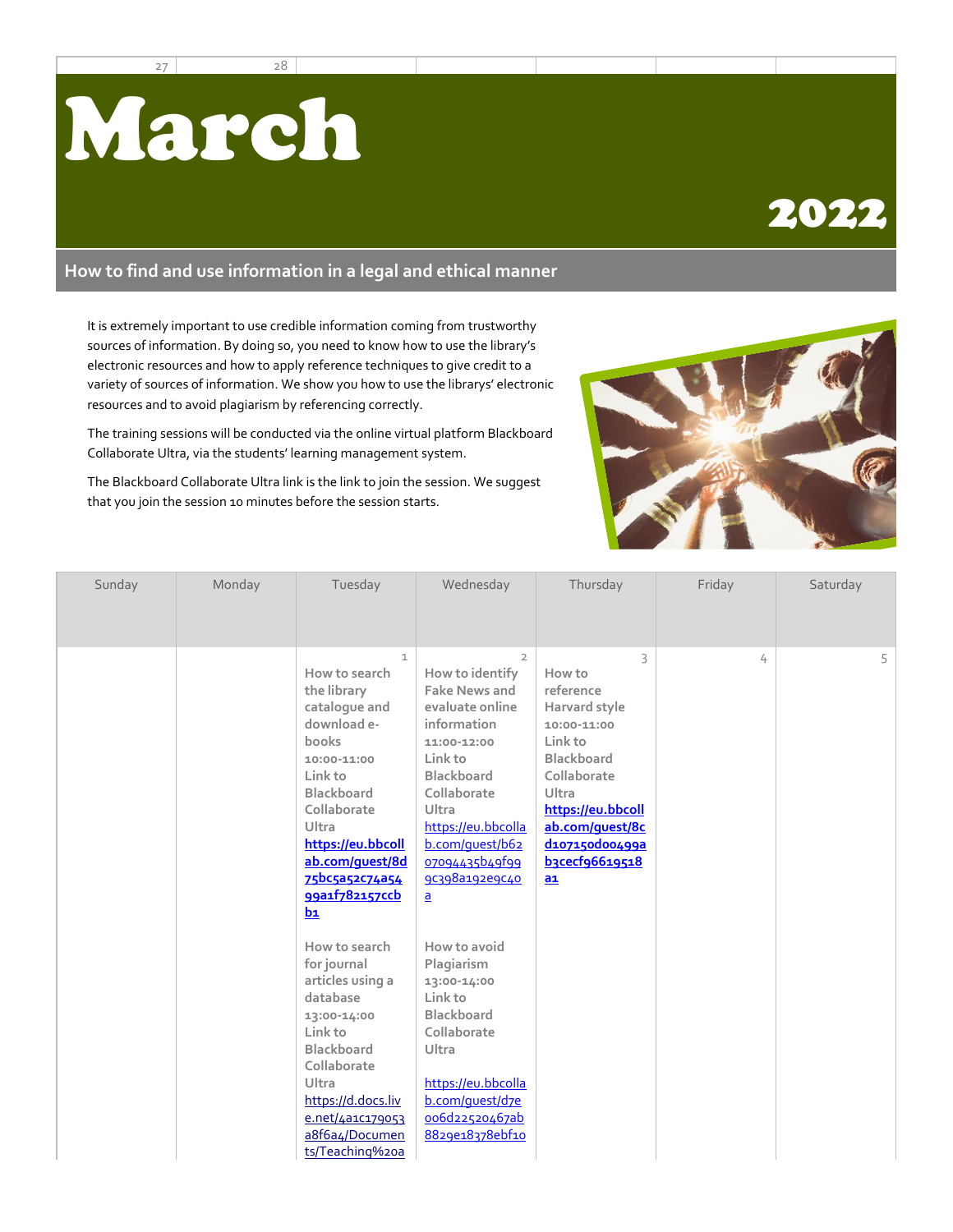|    |    | nd%20Learning/<br>Training%20sessi<br>ons%202022/UG<br>Training Feb M<br>arch_2022.docx                                                                                                                                                                                                                                                                                                                              |                                                                                                                                                                                                                                                                                                                                                                                    |                                                                                                                                                                                                                                                    |    |    |
|----|----|----------------------------------------------------------------------------------------------------------------------------------------------------------------------------------------------------------------------------------------------------------------------------------------------------------------------------------------------------------------------------------------------------------------------|------------------------------------------------------------------------------------------------------------------------------------------------------------------------------------------------------------------------------------------------------------------------------------------------------------------------------------------------------------------------------------|----------------------------------------------------------------------------------------------------------------------------------------------------------------------------------------------------------------------------------------------------|----|----|
| 6  | 7  | 8<br>How to search<br>the library<br>catalogue and<br>download e-<br>books<br>10:00-11:00<br>Link to<br><b>Blackboard</b><br>Collaborate<br>Ultra<br>https://eu.bbcoll<br>ab.com/quest/69<br>17c8efe0494f53b<br>da182acocf9146<br>1                                                                                                                                                                                  | 9<br>How to identify<br><b>Fake News and</b><br>evaluate online<br>information<br>11:00-12:00<br>Link to<br><b>Blackboard</b><br>Collaborate<br>Ultra<br>https://eu.bbcolla<br>b.com/guest/bco<br>5e9e6ce0646e28<br>c250ed32e54e94<br>$\mathbf{Z}$                                                                                                                                 | 10<br>How to reference<br>Harvard style<br>10:00-11:00<br>Link to<br><b>Blackboard</b><br>Collaborate<br>Ultra<br>https://eu.bbcoll<br>ab.com/quest/78<br>9f8d193dce4do5<br>b222a4db5e1db<br><b>gae</b>                                            | 11 | 12 |
|    |    | How search for<br>journal articles<br>using a database<br>13:00-14:00<br>Link to<br><b>Blackboard</b><br>Collaborate<br>Ultra<br>https://eu.bbcoll<br>ab.com/quest/7f<br>c1967cfe1d47a1<br>baa6828da1bab<br>37d                                                                                                                                                                                                      | How to avoid<br>plagiarism<br>13:00-14:00<br>Link to<br><b>Blackboard</b><br>Collaborate<br>Ultra<br>https://eu.bbcolla<br>b.com/quest/7e9<br>90b85a624464aa<br>dd67c28bb65816<br>$\mathbf{e}$                                                                                                                                                                                     | How to use<br>UJoogle and link<br>Lean Library to<br>Google Scholar<br>13:00-14:00<br>Link to<br><b>Blackboard</b><br>Collaborate<br>Ultra<br>https://eu.bbcoll<br>ab.com/guest/25<br>f864ef71f24371b<br>96246fcc35d907<br>$\overline{\mathsf{c}}$ |    |    |
| 13 | 14 | 15<br>How to use the<br>library catalogue<br>and download e-<br>books<br>10:00-11:00<br>Link to<br><b>Blackboard</b><br>Collaborate<br>Ultra<br>https://eu.bbcolla<br>b.com/quest/11d<br>93410afgb46fga5<br>75d6dfeo3c1b57<br>How to search<br>for journal<br>articles using a<br>database<br>13:00-14:00<br>Link to<br>Blackboard<br>Collaborate<br>Ultra<br>https://eu.bbcoll<br>ab.com/quest/o8<br>2fa36697224d5b | 16<br>How to avoid<br>plagiarism<br>11:00-12:00<br>Link to<br>Blackboard<br>Collaborate<br>Ultra<br>https://eu.bbcolla<br>b.com/quest/e6af<br>ca75a4984b788d<br>03203a43b3259b<br>How to avoid<br>identify Fake<br>News and online<br>information<br>13:00-14:00<br>Link to<br><b>Blackboard</b><br>Collaborate<br>Ultra<br>https://eu.bbcoll<br>ab.com/quest/cb<br>938c39171447be | 17<br>How to reference<br>Harvard<br>reference style<br>13:00-14:00<br>Link to<br><b>Blackboard</b><br>Collaborate<br>Ultra<br>https://eu.bbcolla<br>b.com/quest/d41<br>93f315ab84b79a1<br>cc48a61e5e8828                                          | 18 | 19 |